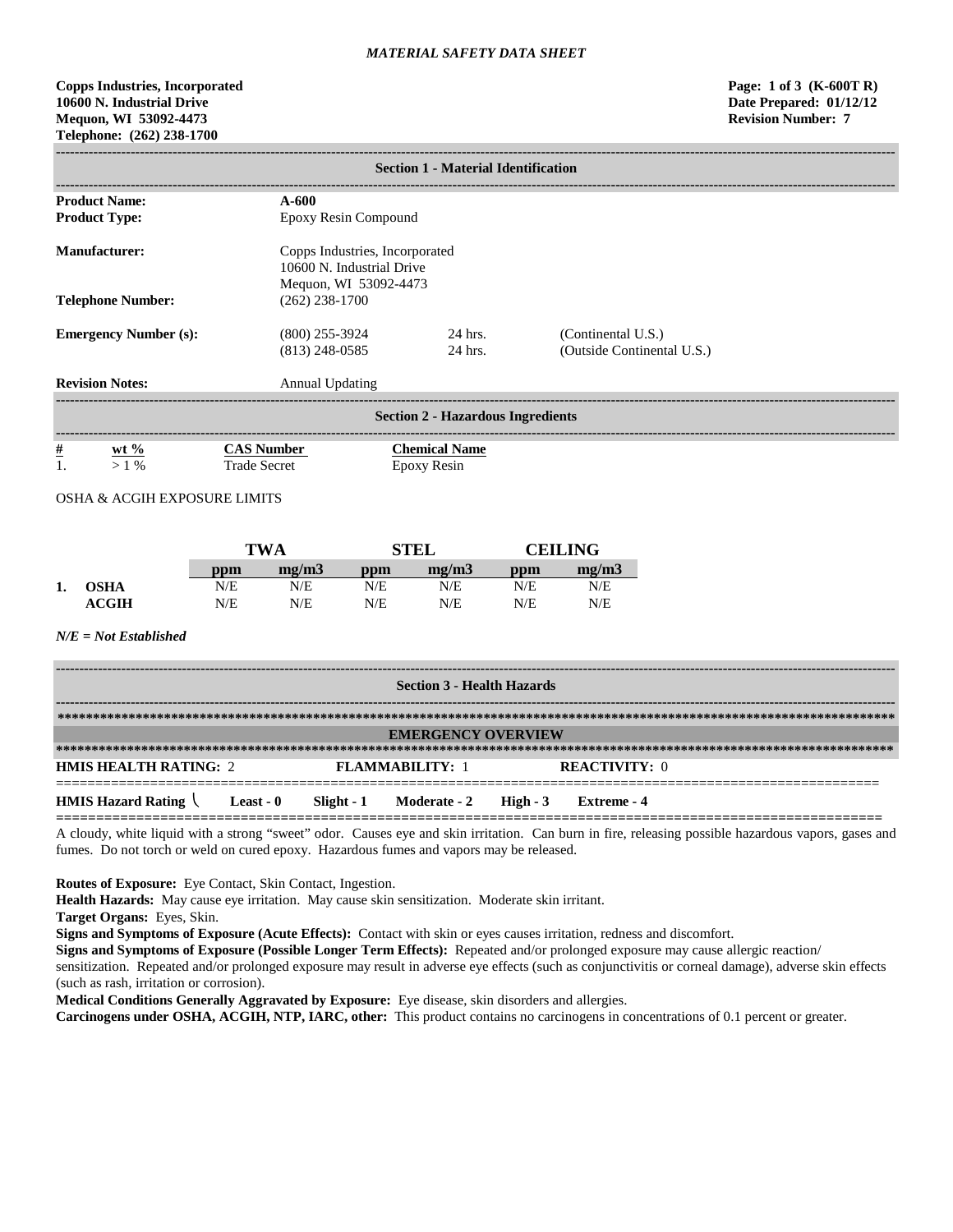| <b>Copps Industries, Incorporated</b> |
|---------------------------------------|
| Mequon, WI 53092-4473                 |
| Telephone: (262) 238-1700             |

### **------------------------------------------------------------------------------------------------------------------------------------------------------------------------------------ Section 4 - First Aid**

**------------------------------------------------------------------------------------------------------------------------------------------------------------------------------------ Eye Contact:** Hold eyelids apart and immediately flush eyes with plenty of water for at least 15 minutes. Seek medical attention.

**Skin Contact:** Remove contaminated clothing/shoes and wipe excess from skin. Flush skin with water. Follow by washing with soap and water. If irritation occurs, seek medical attention. If contact with hot product occurs, immediately flush with cool water for 15 minutes. Carefully remove clothing; if clothing is stuck to a burn area do not pull it off, but cut around it. Cover burn area with a clean material. Get medical attention immediately.

**Inhalation:** Remove victim to fresh air and provide oxygen. If breathing is difficult, seek medical attention.

**Ingestion:** If swallowed, call physician immediately. Induce vomiting only as directed by medical personnel. Never give anything by mouth to an unconscious person. Get medical attention immediately.

#### **------------------------------------------------------------------------------------------------------------------------------------------------------------------------------------ Section 5 - Fire and Explosion Data**

**------------------------------------------------------------------------------------------------------------------------------------------------------------------------------------ Flash Point (closed cup):**  $> 200 \text{ }^{\circ}\text{F}$  **Upper Explosion Limit (UEL):** No data

**Auto Ignition Temperature:**No data **Lower Explosion Limit (LEL):** No data

**Fire Hazard Classification (OSHA/NFPA):** This product is not considered flammable nor combustible, but will burn if involved in a fire. **Extinguishing Media:** Foam, Carbon Dioxide (CO2), or dry chemical.

**Special Fire Fighting Procedures:** Keep personnel removed from area and upwind of fire. Wear full fire-fighting turn-out gear (full bunker gear) and respiratory protection (SCBA). Cool fire exposed containers with water spray.

**Unusual Fire and Explosion Hazards:** Hazardous combustion products may be present. Combustion may form aldehydes, nitrous oxides, carbon monoxide (CO), and carbon dioxide (CO2).

**------------------------------------------------------------------------------------------------------------------------------------------------------------------------------------ Section 6 - Accidental Release Measures**

**----------------------------------------------------------------------------------------------------------------------------------------------------------------------------------- Containment Techniques (Removal of ignition sources, diking, etc.)** Stop the leak, if possible. Shut off or remove all ignition sources. Construct a dike to prevent spreading.

**Clean-Up Procedures:** Spread absorbent material over area. Wipe or scrape up material. Dispose of material in accordance with local, state and federal regulations. Wash area with soap and water. Prevent washings from entering sewers or waterways.

**Other Emergency Advice:** Wear protective clothing, boots, gloves, respirator, and eye protection.

#### ------------------------------------------------------------------------------------------------------------------------------------------------------------------------------------ **Section 7 - Handling and Storage**

**------------------------------------------------------------------------------------------------------------------------------------------------------------------------------------ Storage:** Store in a cool (60-80 °F), dry, ventilated place. Crystallization may occur if storage temperature drops below 55°F for a prolonged period of time. Store in closed containers.

**Handling:** Avoid contact with skin, eyes, or clothing. When handling, do not eat, drink, or smoke.

**Other Precautions:** Wash thoroughly after handling. Remove contaminated clothing and gear. Decontaminate. Destroy leather or any articles which can not be decontaminated.

**------------------------------------------------------------------------------------------------------------------------------------------------------------------------------------**

#### **------------------------------------------------------------------------------------------------------------------------------------------------------------------------------------ Section 8 - Personal Protection/Exposure Controls**

**Eye Protection:** Chemical safety goggles recommended. Contact lenses should not be worn while using this product.

**Hand Protection:** Chemical resistant gloves recommended, such as neoprene or nitrite rubber.

**Respiratory Protection:** Not necessary under most operating conditions. NIOSH approved organic vapor respirator should be used in confined areas, or when conditions cause high vapor concentrations. If the percent oxygen is below normal then use self-contained breathing apparatus. **Protective Clothing:** Clean, body covering clothing should be utilized.

**Work and Hygienic Practices:** Eye wash stations and safety showers should be easily accessible.

**------------------------------------------------------------------------------------------------------------------------------------------------------------------------------------**

## **Section 9 - Typical Physical and Chemical Properties**

| <b>Physical Form:</b>  | Liquid        | <b>Vapor Density:</b>       | Heavier than air |
|------------------------|---------------|-----------------------------|------------------|
| Color:                 | Cloudy, White | <b>Boiling Point:</b>       | $>200$ °F        |
| Odor:                  | Sweet         | <b>Melting Point:</b>       | Not Applicable   |
| pH:                    | No Data       | <b>Solubility in Water:</b> | Negligible       |
| <b>Vapor Pressure:</b> | No Data       | <b>Specific Gravity:</b>    | 1.13             |
|                        |               |                             |                  |

### **Section 10 - Stability and Reactivity ------------------------------------------------------------------------------------------------------------------------------------------------------------------------------------**

**Chemical Stability:** Stable **Conditions to Avoid (if unstable):** None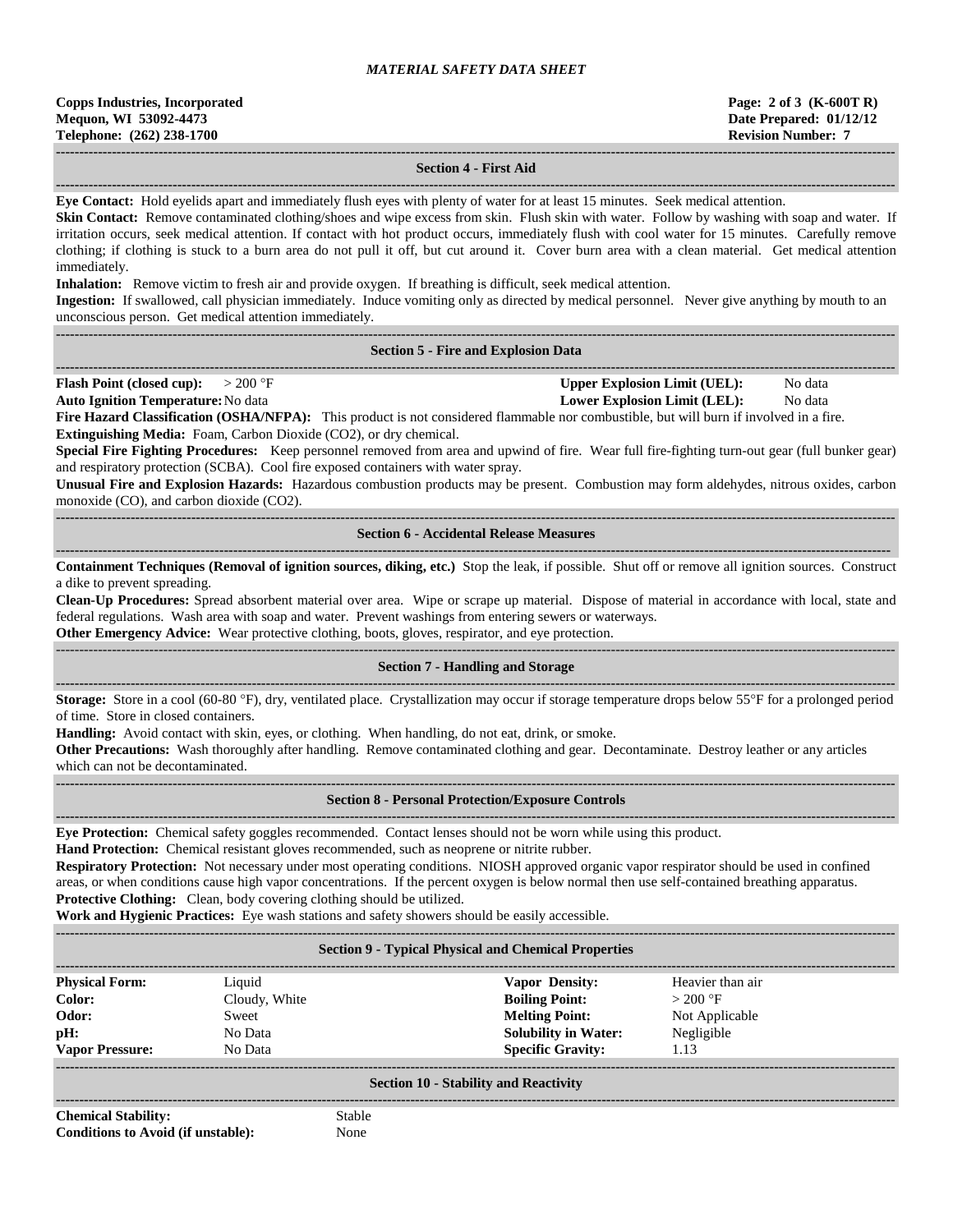| <b>Copps Industries, Incorporated</b><br>Mequon, WI 53092-4473<br>Telephone: (262) 238-1700                                                                                                                                                                                                                                                                                                                                                                                                                                                                             |                                                                                                                |                                                            | Page: 3 of 3 (K-600T R)<br>Date Prepared: 01/12/12<br><b>Revision Number: 7</b>                                             |  |  |  |  |  |
|-------------------------------------------------------------------------------------------------------------------------------------------------------------------------------------------------------------------------------------------------------------------------------------------------------------------------------------------------------------------------------------------------------------------------------------------------------------------------------------------------------------------------------------------------------------------------|----------------------------------------------------------------------------------------------------------------|------------------------------------------------------------|-----------------------------------------------------------------------------------------------------------------------------|--|--|--|--|--|
| Section 10 - Stability and Reactivity (con't.)                                                                                                                                                                                                                                                                                                                                                                                                                                                                                                                          |                                                                                                                |                                                            |                                                                                                                             |  |  |  |  |  |
| <b>Incompatibility (Materials to Avoid):</b><br><b>Hazardous Decomposition Products:</b><br><b>Hazardous Polymerization:</b>                                                                                                                                                                                                                                                                                                                                                                                                                                            | Contact with epoxy hardeners under uncontrolled conditions. May release excess heat and vapors.                |                                                            |                                                                                                                             |  |  |  |  |  |
|                                                                                                                                                                                                                                                                                                                                                                                                                                                                                                                                                                         | <b>Section 11 - Toxicological Properties</b>                                                                   |                                                            |                                                                                                                             |  |  |  |  |  |
| <b>Acute Oral Toxicity (LD50, RAT):</b><br><b>Acute Dermal Toxicity (LD50, RABBIT):</b><br><b>Acute Inhalation Toxicity (LC50, RAT):</b>                                                                                                                                                                                                                                                                                                                                                                                                                                |                                                                                                                |                                                            |                                                                                                                             |  |  |  |  |  |
|                                                                                                                                                                                                                                                                                                                                                                                                                                                                                                                                                                         | <b>Section 12 - Ecological Information</b>                                                                     |                                                            |                                                                                                                             |  |  |  |  |  |
| No data available.                                                                                                                                                                                                                                                                                                                                                                                                                                                                                                                                                      |                                                                                                                |                                                            |                                                                                                                             |  |  |  |  |  |
|                                                                                                                                                                                                                                                                                                                                                                                                                                                                                                                                                                         | <b>Section 13 - Disposal Considerations</b>                                                                    |                                                            |                                                                                                                             |  |  |  |  |  |
| Waste Disposal: This material does not contain any VOC's (volatile organic compounds). Dispose of material in accordance with applicable, local,<br>state, and federal laws and regulations. The state and local regulations and laws may differ from federal regulations, and laws may change or be<br>reinterpreted. This information only applies to the material as manufactured. Processing, use, or contamination may make the information in<br>appropriate, inaccurate, or incomplete. Responsibility for proper waste disposal is with the owner of the waste. |                                                                                                                |                                                            |                                                                                                                             |  |  |  |  |  |
| <b>Section 14 - Transport Information</b>                                                                                                                                                                                                                                                                                                                                                                                                                                                                                                                               |                                                                                                                |                                                            |                                                                                                                             |  |  |  |  |  |
| <b>DOT Non-Bulk Shipping Name:</b><br><b>DOT Bulk Shipping Name:</b><br><b>Technical Shipping Name:</b><br><b>DOT Hazard Class:</b>                                                                                                                                                                                                                                                                                                                                                                                                                                     | Resin compound - not regulated<br>Resin compound - not regulated<br>NMFC Item 46030, Class 55<br>Not regulated | UNH:<br><b>Packing Group:</b><br><b>IMO Shipping Data:</b> | Not regulated<br>Not regulated<br>Resin compound - not regulated<br>ICAO/IATA Shipping Data: Resin compound - not regulated |  |  |  |  |  |

#### **Section 15 - Regulatory Information**

#### **------------------------------------------------------------------------------------------------------------------------------------------------------------------------------------** *US FEDERAL REGULATIONS:*

**Toxic Substances Control Act (TSCA):** All components are included in the EPA Toxic Substances Control Act (TSCA) Chemical Substance Inventory or are not required to be listed on the TSCA Inventory.

**OSHA (29CFR1910.1200) Hazard Class(es):** Irritant. Sensitizer

**EPCRA Section 312 (40CFR370) Hazard Classes:** Immediate Health Hazard. Delayed Health Hazard.

**EPCRA Section 313 (40CFR372):** Toxic chemicals above "de minimus" level: None

# *STATE REGULATIONS:*

**California Proposition 65 Substances:** (components known to the State of California to cause cancer and/or reproductive toxicity and subject to warning and discharge requirements under the "Safe Drinking Water and Toxic Enforcement Act of 1986"). None

## *INTERNATIONAL REGULATIONS*

**Canada: WHMIS Hazard Classification:** Class D, division 2B **WHMIS Risk Phrases:** Eye or skin irritant. Skin sensitizer. **WHMIS Symbols:** Stylized T **-----------------------------------------------------------------------------------------------------------------------------------------------------------------------------------**

**Section 16 - Other Information ------------------------------------------------------------------------------------------------------------------------------------------------------------------------------------**

*To the best of our knowledge, the information contained herein is accurate. However, neither Copps Industries nor any of its agents assume any liability whatsoever for the accuracy or completeness of the information contained herein. Final determination of suitability of any material is the sole responsibility of the user. All materials may present unknown health hazards and should be used with caution. Although certain hazards are described herein, we cannot guarantee that these are the only hazards which exist.*

**Revision Date:** 01/12/12 **Revised By:** Aleksey Kozlov **Replaces Revision Dated:** 01/28/10 **Title:** Technical Director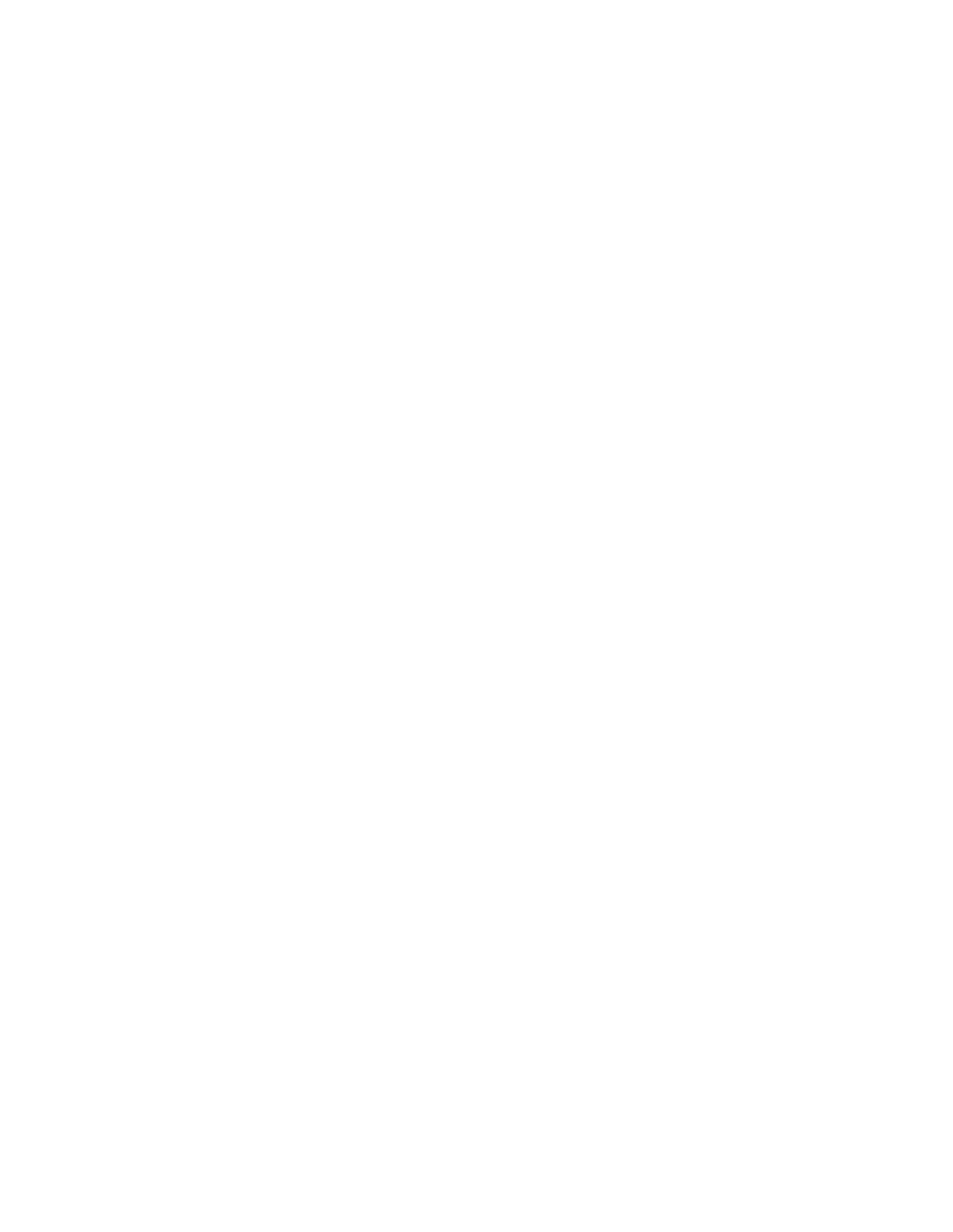| <b>Section 1 - Material Identification</b> |                                                                                      |                        |                                                  |  |  |  |
|--------------------------------------------|--------------------------------------------------------------------------------------|------------------------|--------------------------------------------------|--|--|--|
| <b>Product Name:</b>                       | <b>B-600</b>                                                                         |                        |                                                  |  |  |  |
| <b>Product Type:</b>                       | Epoxy Hardener Compound                                                              |                        |                                                  |  |  |  |
| Manufacturer:                              | Copps Industries, Incorporated<br>10600 N. Industrial Drive<br>Mequon, WI 53092-4473 |                        |                                                  |  |  |  |
| <b>Telephone Number:</b>                   | $(262)$ 238-1700                                                                     |                        |                                                  |  |  |  |
| <b>Emergency Number (s):</b>               | $(800)$ 255-3924<br>$(813)$ 248-0585                                                 | $24$ hrs.<br>$24$ hrs. | (Continental U.S.)<br>(Outside Continental U.S.) |  |  |  |
| <b>Revision Notes:</b>                     | Annual Update                                                                        |                        |                                                  |  |  |  |
| <b>Section 2 - Hazardous Ingredients</b>   |                                                                                      |                        |                                                  |  |  |  |

| $\#$                 | $wt \%$ | Number        | Chemical Name            |
|----------------------|---------|---------------|--------------------------|
| . .                  | $\%$    | $80 - 05 - 7$ | '-Isopropylidenediphenol |
| $\gamma$<br><u>.</u> | $\%$    | $1-40-0$      | Diethvlenetriamine       |

## OSHA & ACGIH EXPOSURE LIMITS

|    |             | <b>TWA</b> |       | <b>STEL</b> |       | <b>CEILING</b> |       |
|----|-------------|------------|-------|-------------|-------|----------------|-------|
|    |             | ppm        | mg/m3 | ppm         | mg/m3 | ppm            | mg/m3 |
| 1. | <b>OSHA</b> | N/E        | N/E   | N/E         | N/E   | N/E            | N/E   |
|    | ACGIH       | N/E        | N/E   | N/E         | N/E   | N/E            | N/E   |
| 2. | <b>OSHA</b> | 1.0        | 4.0   | N/E         | N/E   | N/E            | N/E   |
|    | ACGIH       | 1.0        | 4.2   | N/E         | N/E   | N/E            | N/E   |

# *N/E = Not Established*

| <b>Section 3 - Health Hazards</b> |                  |             |                           |          |                      |  |
|-----------------------------------|------------------|-------------|---------------------------|----------|----------------------|--|
|                                   |                  |             |                           |          |                      |  |
|                                   |                  |             |                           |          |                      |  |
|                                   |                  |             | <b>EMERGENCY OVERVIEW</b> |          |                      |  |
|                                   |                  |             |                           |          |                      |  |
| <b>HMIS HEALTH RATING: 3</b>      |                  |             | <b>FLAMMARILITY: 1</b>    |          | <b>REACTIVITY: 0</b> |  |
| <b>HMIS Hazard Rating</b>         | <b>Least - 0</b> | Slight $-1$ | <b>Moderate - 2</b>       | High - 3 | Extreme - 4          |  |

An amber liquid with an amine odor. Corrosive to skin. Corrosive to eyes. Severe skin irritant. Severe eye irritant. May cause skin sensitization. May cause respiratory sensitization. Can burn in fire, releasing possible hazardous vapors, gases and fumes. Do not torch or weld on cured epoxy. Hazardous fumes and vapors may be released.

**========================================================================================================**

**\*\*\*\*\*\*\*\*\*\*\*\*\*\*\*\*\*\*\*\*\*\*\*\*\*\*\*\*\*\*\*\*\*\*\*\*\*\*\*\*\*\*\*\*\*\*\*\*\*\*\*\*\*\*\*\*\*\*\*\*\*\*\*\*\*\*\*\*\*\*\*\*\*\*\*\*\*\*\*\*\*\*\*\*\*\*\*\*\*\*\*\*\*\*\*\*\*\*\*\*\*\*\*\*\*\*\*\*\*\*\*\*\*\*\*\*\*\* Routes of Exposure:** Eye Contact, Skin Contact, Inhalation, Ingestion.

Health Hazards: Corrosive to skin. Corrosive to eyes. Severe skin irritant. Severe eye irritant. May cause skin sensitization. May cause respiratory sensitization.

**Target Organs:** Eyes, Skin, and Respiratory System.

**Signs and Symptoms of Exposure (Acute Effects):** Burns of the eye may cause blindness. Contact of undiluted products with the eyes or skin quickly causes severe irritation and pain and may cause burns, necrosis, and permanent injury. Inhalation of mists may severely damage contacted tissue and produce scarring. Product is readily absorbed through the skin and may cause discomfort, injury or serious health problems unless treated properly.

**Signs and Symptoms of Exposure (Possible Longer Term Effects):** This substance may cause respiratory sensitization to exposed workers. **Medical Conditions Generally Aggravated by Exposure:** Asthma, chronic respiratory disease (e.g. Bronchitis, emphysema). Eye disease, skin disorders and allergies.

**Carcinogens under OSHA, ACGIH, NTP, IARC, other:** This product contains no carcinogens in concentrations of 0.1 percent or greater.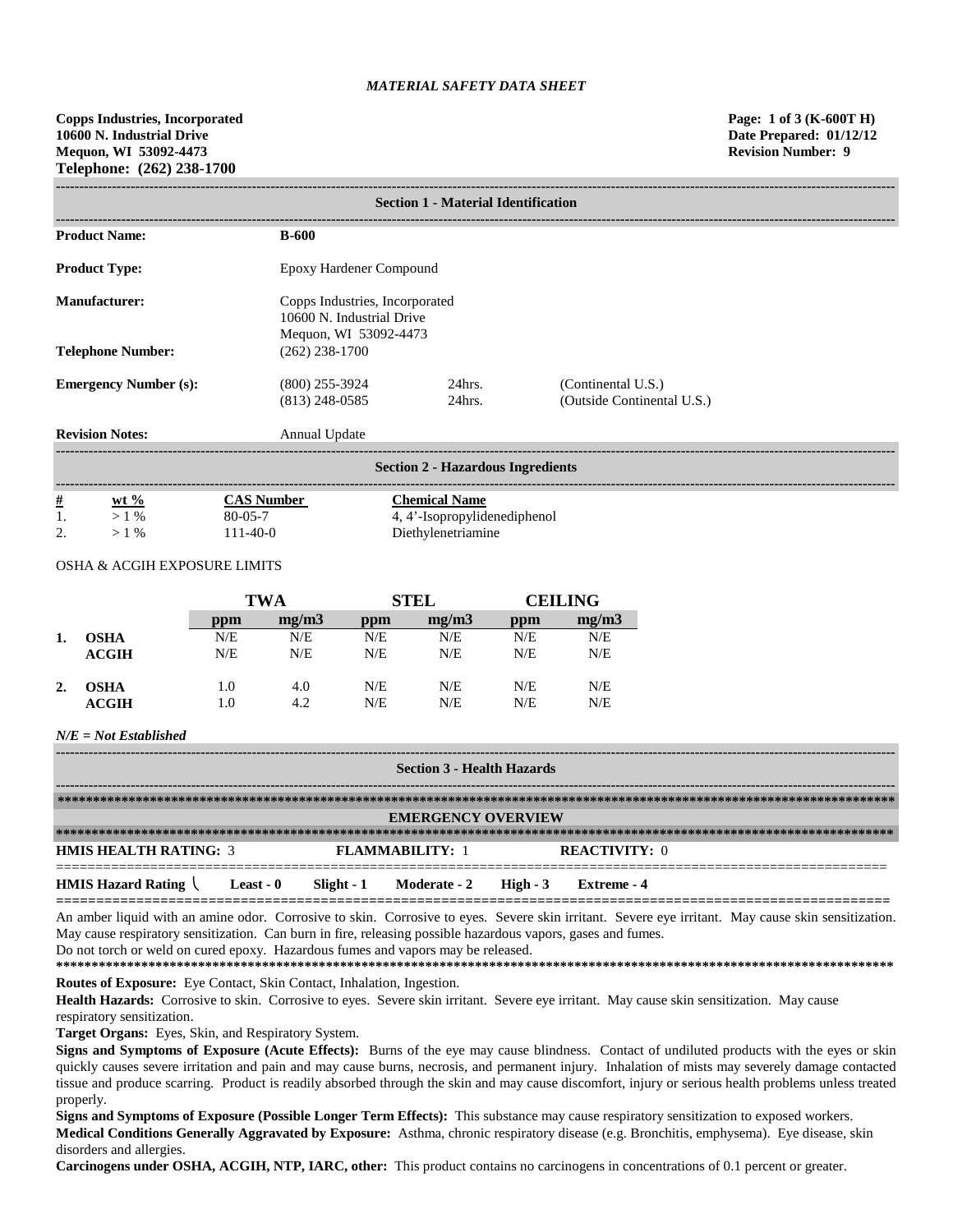**------------------------------------------------------------------------------------------------------------------------------------------------------------------------------------**

**------------------------------------------------------------------------------------------------------------------------------------------------------------------------------------**

### **Section 4 - First Aid**

**Eye Contact:** Hold eyelids apart and immediately flush eyes with plenty of water for at least 15 minutes. Seek medical attention.

Skin Contact: Remove contaminated clothing/shoes and wipe excess from skin. Immediately flush affected area with water for at least 15 minutes. Cover the affected area with a sterile dressing or clean sheeting and seek medical attention immediately. DO NOT APPLY GREASES OR OINTMENTS. Control shock if present.

**Inhalation:** Remove victim to fresh air and provide oxygen. If breathing is difficult, seek medical attention.

**Ingestion:** In the event of ingestion, administer 3-4 glasses of milk or water. DO NOT INDUCE VOMITING. Seek medical attention immediately.

|                                                                          |                                            | <b>Ingestion:</b> In the event of ingestion, administer 3-4 glasses of milk or water. DO NOT INDUCE VOMITING. Seek medical attention immediately. |         |
|--------------------------------------------------------------------------|--------------------------------------------|---------------------------------------------------------------------------------------------------------------------------------------------------|---------|
|                                                                          |                                            |                                                                                                                                                   |         |
|                                                                          | <b>Section 5 - Fire and Explosion Data</b> |                                                                                                                                                   |         |
|                                                                          |                                            |                                                                                                                                                   |         |
| <b>Flash Point (closed cup):</b>                                         | $>200$ °F                                  | <b>Lower Explosion Limit (LEL):</b>                                                                                                               | No data |
| <b>Upper Explosion Limit (UEL):</b>                                      | No data                                    | <b>Auto Ignition Temperature:</b>                                                                                                                 | No data |
|                                                                          |                                            | Fire Hazard Classification (OSHA/NFPA): This product is considered neither flammable nor combustible, but will burn if involved in a fire.        |         |
| <b>Extinguishing Media:</b> Foam, Carbon Dioxide (CO2), or dry chemical. |                                            |                                                                                                                                                   |         |
|                                                                          |                                            | Special Fire Fighting Procedures: Keep personnel removed from area and upwind of fire. Wear full fire-fighting turnout gear (full bunker gear)    |         |

and respiratory protection (SCBA). Cool fire exposed containers with water spray.

**Unusual Fire and Explosion Hazards:** Hazardous combustion products may be present. Combustion may form aldehydes, nitrous oxides, carbon monoxide (CO), and carbon dioxide (CO2). **------------------------------------------------------------------------------------------------------------------------------------------------------------------------------------**

### **Section 6 - Accidental Release Measures**

**------------------------------------------------------------------------------------------------------------------------------------------------------------------------------------ Containment Techniques (Removal of ignition sources, diking etc.):** Reduce vapor spreading with a water spray. Stop the leak, if possible. Shut off or remove all ignition sources. Construct a dike to prevent spreading.

**Clean-Up Procedures:** Spread absorbent material over area. Transfer to containers by suction. For large spills, recover spilled material with a vacuum truck. Dispose of material in accordance with local, state and federal regulations. Wash area with soap and water. Prevent washings from entering sewers or waterways.

**Other Emergency Advice:** Wear protective clothing, boots, gloves, respirator, and eye protection. **------------------------------------------------------------------------------------------------------------------------------------------------------------------------------------**

## **Section 7 - Handling and Storage**

**------------------------------------------------------------------------------------------------------------------------------------------------------------------------------------ Storage:** Store in a cool (60°- 80°F), dry ventilated place. Store in closed containers.

**Handling:** Avoid breathing of vapors. Handle in well-ventilated workspace. Avoid contact with skin, eyes, or clothing. When handling, do not eat, drink, or smoke.

**Other Precautions:** Emergency showers and eye wash stations should be readily accessible. Wash thoroughly after handling. Remove contaminated clothing and gear. Decontaminate. Destroy leather or any articles, which can not be decontaminated. **------------------------------------------------------------------------------------------------------------------------------------------------------------------------------------**

#### **Section 8 - Personal Protection/Exposure Controls ------------------------------------------------------------------------------------------------------------------------------------------------------------------------------------**

**Eye Protection:** Full-face shield with chemical safety goggles. Contact lenses should not be worn while using this product. **Hand Protection:** Neoprene rubber gloves. Cuffed butyl rubber gloves. Nitrile rubber gloves.

**Respiratory Protection:** Not necessary under most operating conditions. NIOSH approved organic vapor respirator should be used in confined areas, or when conditions cause high vapor concentrations. If the percent oxygen is below normal then use self-contained breathing apparatus. **Protective Clothing:** Impervious clothing. Slickersuit. Rubber boots. Full rubber suit (rain gear). Butyl or latex protective clothing.

**Work and Hygienic Practices:** Eye wash stations and safety showers should be easily accessible.

| <b>Section 9 - Typical Physical and Chemical Properties</b> |         |                             |                  |  |  |  |  |
|-------------------------------------------------------------|---------|-----------------------------|------------------|--|--|--|--|
| <b>Physical Form:</b>                                       | Liquid  | <b>Vapor Density:</b>       | Heavier than air |  |  |  |  |
| Color:                                                      | Amber   | <b>Boiling Point:</b>       | $>200$ °F        |  |  |  |  |
| Odor:                                                       | Amine   | <b>Melting Point:</b>       | Not applicable   |  |  |  |  |
| pH:                                                         | No Data | <b>Solubility in Water:</b> | Negligible       |  |  |  |  |
| <b>Vapor Pressure:</b>                                      | No Data | <b>Specific Gravity:</b>    | 1.02             |  |  |  |  |
|                                                             |         |                             |                  |  |  |  |  |

#### **Section 10 - Stability and Reactivity**

**------------------------------------------------------------------------------------------------------------------------------------------------------------------------------------**

**Chemical Stability:** Stable **Conditions to Avoid (if stable):** None **Incompatibility (Materials to Avoid):** Acids, strong oxidizing agents. **Hazardous Decomposition Products:** None **Hazardous Polymerization:** Contact with epoxy resins under uncontrolled conditions. May release excess heat and vapors.